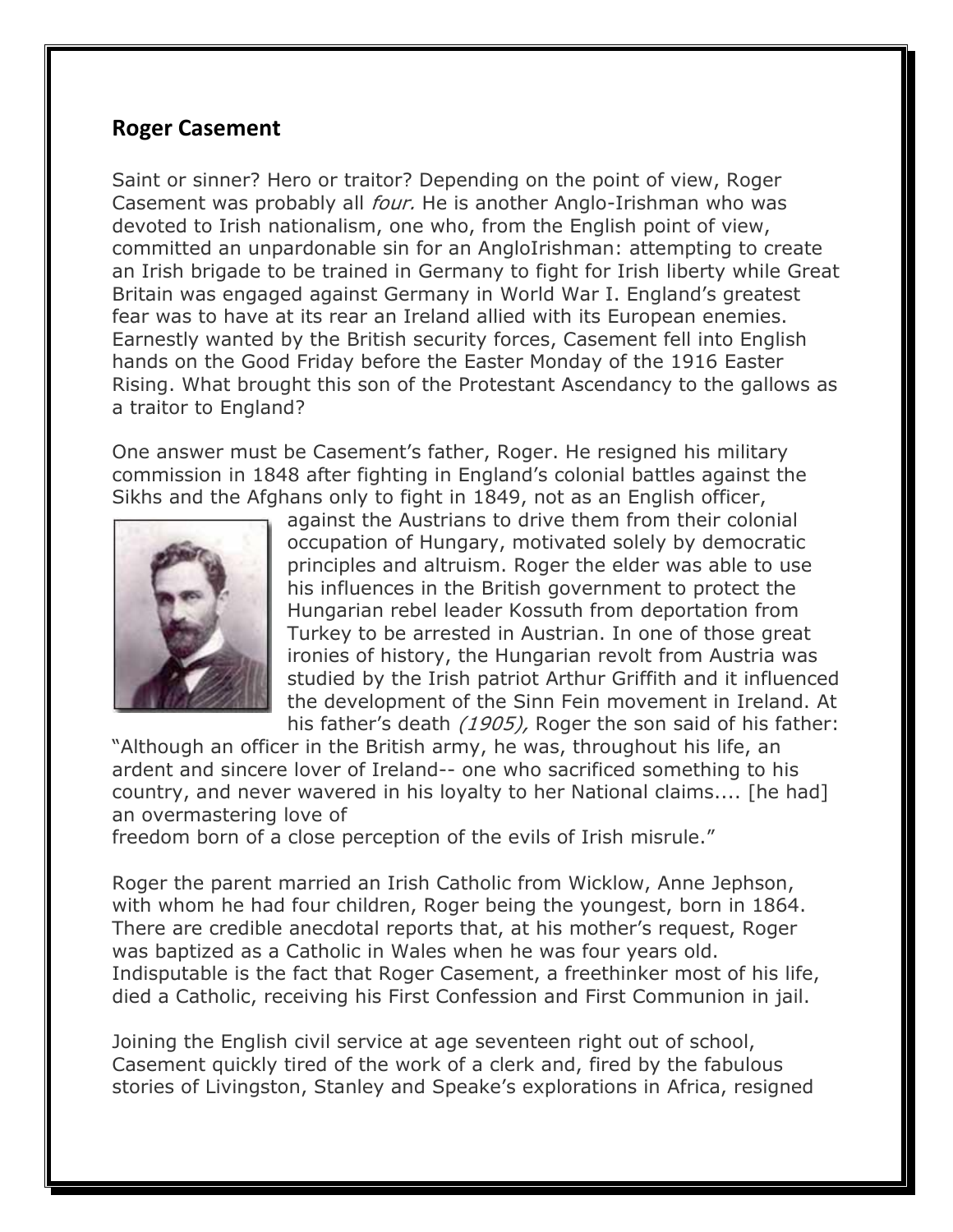his position and sailed to Africa as a ship's purser. Thus began what was to become Casement's life's work; he wound up spending one-third of his life in Africa. He was an eye witness to the colonial exploitation of the Congo under the rule of Belgian King Leopold. His experiences in the Congo as a young man helped him to formulate the philosophy that ruled his life: freedom and dignity is the right of all people. He believed that the riches of the Congo should be developed for the benefit of the indigenous people.

Back in England in 1891, Casement rejoined the civil service and won the Queen's South African Medal for his work in the Boer War. He returned to the Congo in 1903 where he wrote a report about the crimes in the rubber plantations which shocked the world. Readers of his report were revolted by Casement's accounts of military enforcement of work quotas, failures to pay for work done, depletion of the population of villages, and mutilations. Unconfirmed but plausible are accounts that King Leopold offered Roger Casement a blank check if he would report favorably on the plantations.

His reputation as an enemy of exploitation led to Casement's being sent to Peru as a consul in 1906. He found and reported on the same kind of cruel exploitation of native labor on rubber plantations, these managed by the Portuguese. He found the Peruvian Amazon Company guilty of flogging, halfdrowning, starving, and murdering its laborers. The English Parliament held hearing on these reports and Casement was hailed in the English press as an advocate for freedom and dignity. Three years before he was to die as an Irish hero, Roger Casement, a recipient of royal honors, retired from the English consular service, collected his pension, and started on the path that would make him England's most wanted man.

Even during his consular years, Roger Casement had acted as an Irish nationalist. He had made several attempts to learn Irish; he organized a Feis in Antrim in 1904; he never opened the package containing the certificate of his knighthood as Commander in the Order of St. Michael and St. Gregory awarded in 1906. He declined to make a donation to his *alma mater* in these words: '1 am already committed by promise to aid several educational movements in Ireland of a distinctively *national* character which must have the first claim on my sympathy and support.... I was taught nothing about Ireland in Ballymena School, I don't think the word was ever mentioned in a single class of the school and all I know of my country I learnt outside the school....As an Irishman, I wish to see this state of things changed and Irish education to be primarily what that of every healthy people is-- designed to build up a country from within, by training its youth to know, love and respect their own land before all other lands." In his diary entry in 1910 during his Peruvian service, Casement was saddened to see natives changing their names to appear more European. This reminded him of the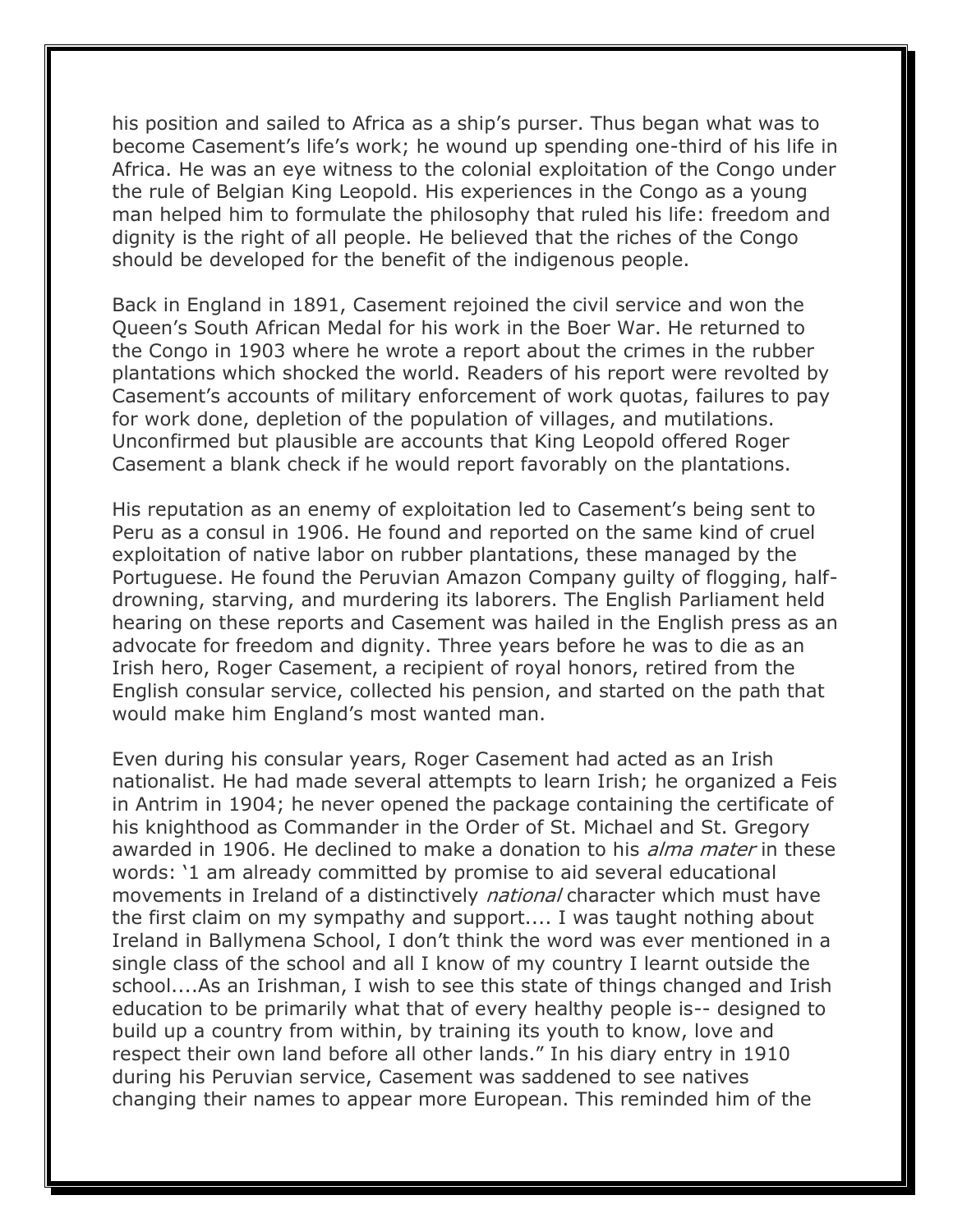Irish: "Just like the Irish 0's.. .dropping their first names or prefixes to show their respectability and their ancient tongue itself to be completely Anglicized." These observations led Casement to the conclusion that "Men are conquered not by invasion but by themselves and their own turpitude." A pensioner, Sir Roger Casement now had time to devote to Irish political causes.

Home Rule had been a burning issues in Ireland when Casement retired. He supported Home Rule and became active in the Irish Republic Brotherhood. Volunteers on both sides of Home Rule, the Citizens Army and the Ulster Volunteers, were ready to square off, but Home Rule and Ireland were pushed to the bottom of England's agenda when World War I broke out. Casement pleaded with Irishmen not to enlist in the British army: "...the remnant of our people are being urged to lay down their lives on foreign fields in order that a great and inordinately wealthy community may grow greater and richer by the destruction of a rival's [Germany's] trade and industry." Casement went to America in 1914 to raise money for Irish causes where he met John Devoy of Clan na Gael who helped to forge an Irish-German link. Roger Casement was sent to Germany to create an Irish Brigade out of Irish prisoners of war to fight against the British. Casement had high hopes for this mission, as he says in his diary: "...the time has come for me to see the break-up of the British Empire... .The world will be the better, the more sincere...for a British defeat and a German victory."

Germany set up a camp for the Irish POW's, but Casement's plan was to be an unmitigated disaster because he did not understand the code of the fighting man. When the German's separated the Irish soldiers from their Scots and British comrades and offered them preferential treatment, they rebuffed the unequal treatment: "...withdraw these concessions unless they are shared by the remainder of the prisoners, as in addition to being Irish Catholic, we have the honour to be British soldiers." The Irish soldiers even refused to attend masses said by a Fenian leaning priest, seeing him as more political than spiritual. Casement was also hissed at and booed at meetings with the Irish POW's. His initiative a failure, both the Germans and the Irish leadership ignored Casement. He had no part in the planning of the Easter Rising, but Germany agreed to sneak Casement into Ireland by submarine to join the Rising. On the Good Friday before the Rising, Casement landed in Kerry and was promptly arrested by the Royal Irish Constabulary. Sir Roger Casement, Britain's most wanted man, was in British custody.

Roger Casement's defense was the same defense offered by Irish patriots over the centuries: the English had no jurisdiction over an Irishman. He was found guilty and sentenced to death. In another eloquent speech from the